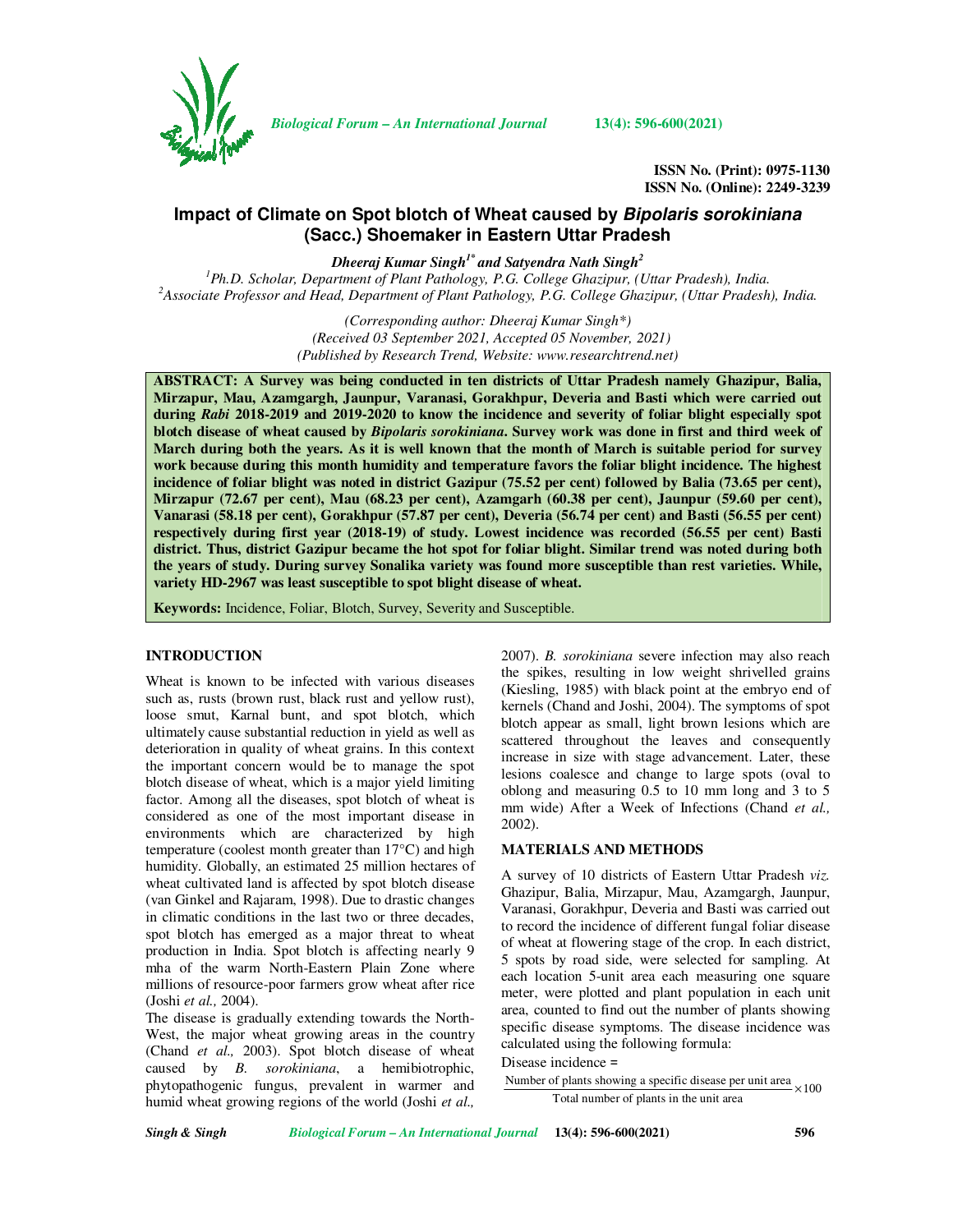Jaunpur, Varanasi, Gorakhpur, Deveria and Basti were carried out during *Rabi* 2018-2019 and 2019-2020 to know the incidence and severity of foliar blight especially spot blotch disease of wheat caused by *Bipolaris sorokiniana*. Survey work was carried out in first and third week of March during both the years. As it is well known that the month of March is suitable period for survey work because during this month humidity and temperature favours the foliar blight incidence. This time mostly crop attend soft dough stage (Zadoks scale 85) (Zadoks *et al*., 1974). It is evident from summary of data presented in Table 1 that the highest incidence of foliar blight was noted in district Gazipur (75.52 per cent) followed by Balia (73.65 per cent), Mirzapur (72.67 per cent), Mau (68.23 per cent), Azamgarh (60.38 per cent), Jaunpur (59.60 per cent), Vanarasi (58.18 per cent), Gorakhpur (57.87 per cent), Deveria (56.74 per cent) and Basti (56.55 per cent) respectively during first year (2018-19) of study. Lowest incidence was recorded (56.55 per cent) Basti district. Thus, district Gazipur became the hot spot for foliar blight in this year. During 2019-20 survey and surveillance work were also carried out by adopting same route and same pattern. It has been observed that during this year also, the highest incidence of foliar blight was recorded with district Gazipur (75.24 per cent) followed by Balia (73.00 per cent), Mirzapur (72.57 per cent), Mau (67.14 per cent), Azamgarh (63.97 per cent), Jaunpur (58.63 per cent) and Vanarasi (58.03 per cent) respectively. However, lowest incidence was recorded with district Basti (56.12 per cent) followed by Deveria (57.20 per cent) and Gorakhpur (57.91 per cent) respectively.

During study, variety HD2967, PBW343, UP-2338, PBW373, PBW443, NW 102, NW1014, NW2036, NW1067, DBW17, NW5054, RAJ4120, RR-21, Sonalika, UP262, HUW234, HP1731, DBW14, HD2888, HD2643 and some varieties from private agency such as SHRI RAM, GOAL (Mahyco seed company) were found which were commonly cultivated in different districts. Highest severity (91) was recorded in variety Sonalika which was cultivated in some farmer fields of district Balia and Mau, Variety HD 2967 was in variably cultivated in almost all the districts and lowest severity (14-25) was recorded with variety. Variety PBW343 was still cultivated in all the districts but their area of cultivation was not so much. Severity of PBW343 was 48 to 80. Variety DBW262, RR-21, DBW252 and PBW 154 were having the score of foliar blight.

During survey of severity of foliar blight in all location of different districts were recorded during year 2018- 19. In district Ghazipur highest and lowest severity was recorded in variety Sonalika (81 per cent) and HD 2967 (25 per cent) during 2018-19. In district Baliya highest severity was recorded on PBW154 (58 %) and lowest HD2967 (14%) respectively. In Mirzapur severity of

**Summary and Conclusion.** Survey of ten districts namely Ghazipur, Balia, Mirzapur, Mau, Azamgargh, foliar blight was ranged between (26 %to 80% in variety HD 2967and RR-21 during 2018-19. Highest severity was recorded with Sonalika (91 %) and lowest severity was recorded in variety HD2967 (14%) during first year in district Mau. More or less similar trends were observed in rest districts during the survey work such as Azamgarh, Jaunpur, Varanasi, Gorakhpur, Deveria and Basti where severity of foliar blight were ranged from 14 (HD2967) to 80(PBW154). All the ten districts were surveyed for foliar blight incidence and severity during 2019-20. Twenty-five spots were observed in each district for recording the severity in double digit scale given by Kumar *et al.,* (1998).

> Within Ghazipur district among 25 spots, highest score (91) was observed in variety Sonalika, where lowest severity (15) was recorded with variety HD2967. In Balia district highest severity (71) was recorded with variety PBW154 whereas lowest severity (14) was recorded with HD2967. In Mirzapur highest severity of 91% was recorded with variety RR-21 and lowest severity (15) was recorded with variety HD2967.

> Therefore, it was revealed from Table 2 that among all the ten-district survey during 2019-2020 the severity was ranged 14 to 91. It was observed that during 2019- 20 foliar blight severity was more than year 2018-2019. It is clear from Table 1 and 2. Spot blotch caused by *B. sorokiniana* and is an important disease of wheat gaining much importance in other parts of the country such as Karnataka because of the occurrence of severe outbreak every year. Singh *et al.,* (2018) surveyed different locations of Jammu sub-tropics during 2015 cropping season. They observed this disease during survey among all the wheat growing area of Jammu sub- tropics with the maximum AIDX (Area infection disease index) observed in Kathua district with the range of 29.55 to 48.15 followed by Samba district ranging from 29.28 to 46.29 per cent. However minimum disease was observed in Jammu district *i.e.,*  30.06 to 45.82 per cent. Singh *et al*., (2012a) surveyed five districts western of Uttar Pradesh *viz*. Agra, Mathura, Firozabad, Mainpuri, and Etah of Agra region revealed that *Helminthosporium sativum* (*Syn. B. sorokiniana*) is most predominant pathogen of wheat followed by *A. triticina* in this region. However, *A. triticina* is less significant. The average incidence of *B. sorokiniana* and *A. triticina* at maturity of crop was 62 per cent and 43 per cent respectively but *Alternaria alternata* showed average incidence of 14.4 per cent in the month of April. Thus, it is very clear that the foliar blight disease is proving a devastating disease in Uttar Pradesh and it is spreading in other part of the country such as Jammu & Kashmir and Karnataka. Earlier it was assumed that foliar blight complex is a disease of warmer areas but on the basis of study of Singh *et al*., (2012b) we can say that it is not only confined to warmer but cooler areas like Jammu is also affected.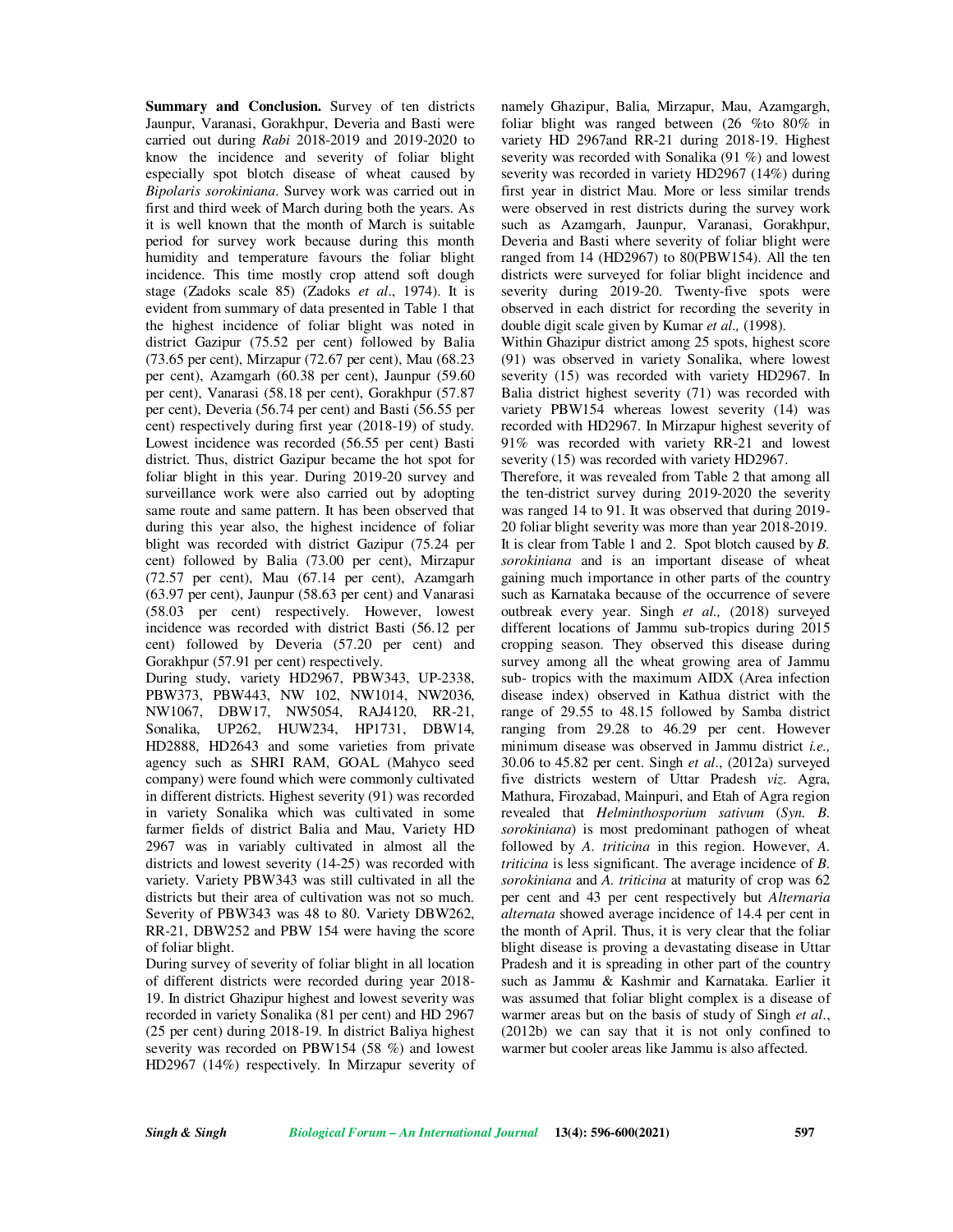| Table 1: Per cent disease severity of foliar blight (Spot blotch) among ten different districts of Eastern Uttar |  |  |  |  |  |  |  |  |
|------------------------------------------------------------------------------------------------------------------|--|--|--|--|--|--|--|--|
| Pradesh during 2018-19 and 2019-20.                                                                              |  |  |  |  |  |  |  |  |

| Sr. No. | <b>District</b> | <b>Spot</b>              | Units<br>$1m^2$ /spot         | <b>Total number of plants</b> |               | <b>Identified spot blotch</b><br>plants |               | Per cent disease<br>incidence of spot blotch |                 |
|---------|-----------------|--------------------------|-------------------------------|-------------------------------|---------------|-----------------------------------------|---------------|----------------------------------------------|-----------------|
|         |                 |                          |                               | 2018-19                       | 2019-20       | 2018-19                                 | 2019-20       | 2018-19                                      | 2019-20         |
|         |                 | 1                        | 5                             | 270                           | 275           | 205                                     | 206           | 75.93                                        | 74.91           |
|         |                 | 2                        | 5                             | 250                           | 255           | 188                                     | 191           | 75.20                                        | 74.90           |
|         |                 | 3                        | 5                             | 260                           | 262           | 198                                     | 197           | 76.15                                        | 75.19           |
| 1.      | Ghazipur        | 4<br>5                   | 5                             | 165                           | 266           | 125                                     | 201           | 75.76                                        | 75.56           |
|         |                 | Total                    | 5<br>25                       | 240<br>1185                   | 242<br>1300   | 179<br>895                              | 183<br>978    | 74.58<br>377.62                              | 75.62<br>376.19 |
|         |                 | Mean                     | $\Box$                        | 237.00                        | 260.00        | 179.00                                  | 195.60        | 75.52                                        | 75.24           |
|         |                 |                          | 5                             | 250                           | 256           | 183                                     | 186           | 73.20                                        | 72.66           |
|         | Balia           | $\overline{c}$           | 5                             | 282                           | 255           | 209                                     | 186           | 74.11                                        | 72.94           |
|         |                 | 3                        | 5                             | 235                           | 261           | 174                                     | 192           | 74.04                                        | 73.56           |
| 2.      |                 | $\overline{4}$           | 5                             | 266                           | 248           | 195                                     | 181           | 73.31                                        | 72.98           |
|         |                 | 5                        | 5                             | 261                           | 232           | 192                                     | 169           | 73.56                                        | 72.84           |
|         |                 | Total                    | 25                            | 1294                          | 1252          | 953                                     | 914           | 368.23                                       | 364.99          |
|         |                 | Mean                     | $\Box$                        | 258.80                        | 250.40        | 190.60                                  | 182.80        | 73.65                                        | 73.00           |
|         |                 | $\mathbf{2}$             | 5<br>5                        | 235<br>261                    | 270<br>255    | 168<br>193                              | 197<br>183    | 71.49<br>73.95                               | 72.96<br>71.76  |
|         |                 | 3                        | 5                             | 272                           | 260           | 199                                     | 192           | 73.16                                        | 73.85           |
| 3.      | <b>Mirzapur</b> | $\overline{\mathcal{L}}$ | 5                             | 245                           | 248           | 177                                     | 178           | 72.24                                        | 71.77           |
|         |                 | 5                        | 5                             | 262                           | 240           | 190                                     | 174           | 72.52                                        | 72.50           |
|         |                 | Total                    | 25                            | 1275                          | 1273          | 927                                     | 924           | 363.36                                       | 362.85          |
|         |                 | Mean                     | $\blacksquare$                | 255.00                        | 254.60        | 185.40                                  | 184.80        | 72.67                                        | 72.57           |
|         |                 | 1                        | 5                             | 235                           | 255           | 160                                     | 170           | 68.09                                        | 66.67           |
|         |                 | $\overline{c}$           | 5                             | 256                           | 245           | 176                                     | 165           | 68.75                                        | 67.35           |
|         |                 | 3                        | 5                             | 263                           | 258           | 181                                     | 174           | 68.82                                        | 67.44           |
| 4.      | Mau             | $\overline{4}$<br>5      | 5<br>5                        | 246                           | 252           | 166                                     | 171           | 67.48                                        | 67.86           |
|         |                 | Total                    | 25                            | 275<br>1275                   | 235<br>1245   | 187<br>870                              | 156<br>836    | 68.00<br>341.14                              | 66.38<br>335.70 |
|         |                 | Mean                     | $\blacksquare$                | 255.00                        | 249.00        | 174.00                                  | 167.20        | 68.23                                        | 67.14           |
|         |                 |                          | 5                             | 229                           | 240           | 148                                     | 156           | 64.63                                        | 65.00           |
|         |                 | $\overline{c}$           | 5                             | 270                           | 238           | 176                                     | 149           | 65.19                                        | 62.61           |
|         |                 | 3                        | 5                             | 256                           | 275           | 165                                     | 175           | 64.45                                        | 63.64           |
| 5.      | Azamgargh       | $\overline{4}$           | 5                             | 245                           | 245           | 161                                     | 158           | 65.71                                        | 64.49           |
|         |                 | 5                        | 5                             | 268                           | 248           | 171                                     | 159           | 63.81                                        | 64.11           |
|         |                 | Total                    | 25                            | 1268                          | 1246          | 821                                     | 797           | 323.79                                       | 319.84          |
|         |                 | Mean                     | $\blacksquare$                | 253.60                        | 249.20        | 164.20                                  | 159.40        | 64.76                                        | 63.97           |
|         |                 | 1<br>$\overline{c}$      | 5<br>5                        | 260<br>254                    | 251<br>235    | 157<br>152                              | 145<br>140    | 60.38<br>59.84                               | 57.77<br>59.57  |
|         |                 | 3                        | 5                             | 244                           | 271           | 145                                     | 160           | 59.43                                        | 59.04           |
| 6.      | Jaunpur         | $\overline{4}$           | 5                             | 242                           | 254           | 142                                     | 148           | 58.68                                        | 58.27           |
|         |                 | 5                        | 5                             | 258                           | 265           | 154                                     | 155           | 59.69                                        | 58.49           |
|         |                 | Total                    | 25                            | 1258                          | 1276          | 750                                     | 748           | 298.02                                       | 293.14          |
|         |                 | Mean                     | $\overline{\phantom{a}}$      | 251.60                        | 255.20        | 150.00                                  | 149.60        | 59.60                                        | 58.63           |
|         | Varanasi        |                          | 5                             | 253                           | 236           | 146                                     | 135           | 57.71                                        | 57.20           |
|         |                 | $\overline{c}$           | 5                             | 245                           | 252           | 143                                     | 146           | 58.37                                        | 57.94           |
|         |                 | 3                        | 5                             | 270                           | 284           | 156                                     | 165           | 57.78                                        | 58.10           |
| 7.      |                 | $\overline{4}$           | 5                             | 261                           | 243           | 152                                     | 143           | 58.24                                        | 58.85           |
|         |                 | 5<br>Total               | 5<br>25                       | 233<br>1262                   | 255<br>1270   | 137<br>734                              | 148<br>737    | 58.80<br>290.89                              | 58.04<br>290.13 |
|         |                 | Mean                     | $\omega$                      | 252.40                        | 254.00        | 146.80                                  | 147.40        | 58.18                                        | 58.03           |
|         |                 | 1                        | 5                             | 257                           | 260           | 147                                     | 149           | 57.20                                        | 57.31           |
| 8.      | Gorakhpur       | $\overline{c}$           | 5                             | 235                           | 276           | 139                                     | 161           | 59.15                                        | 58.33           |
|         |                 | 3                        | 5                             | 285                           | 257           | 164                                     | 151           | 57.54                                        | 58.75           |
|         |                 | $\overline{4}$           | 5                             | 245                           | 238           | 141                                     | 136           | 57.55                                        | 57.14           |
|         |                 | 5                        | 5                             | 266                           | 250           | 154                                     | 145           | 57.89                                        | 58.00           |
|         |                 | Total                    | 25                            | 1288                          | 1281          | 745                                     | 742           | 289.34                                       | 289.54          |
|         |                 | Mean<br>1                | $\overline{\phantom{a}}$<br>5 | 257.60<br>271                 | 256.20<br>256 | 149.00<br>154                           | 148.40<br>146 | 57.87<br>56.83                               | 57.91<br>57.03  |
| 9.      | Deveria         | $\boldsymbol{2}$         | 5                             | 248                           | 252           | 141                                     | 147           | 56.85                                        | 58.33           |
|         |                 | 3                        | 5                             | 264                           | 259           | 150                                     | 149           | 56.82                                        | 57.53           |
|         |                 | 4                        | 5                             | 241                           | 254           | 136                                     | 144           | 56.43                                        | 56.69           |
|         |                 | 5                        | 5                             | 236                           | 241           | 134                                     | 136           | 56.78                                        | 56.43           |
|         |                 | Total                    | 25                            | 1260                          | 1262          | 715                                     | 722           | 283.71                                       | 286.02          |
|         |                 | Mean                     | $\blacksquare$                | 252.00                        | 252.40        | 143.00                                  | 144.40        | 56.74                                        | 57.20           |
| 10.     |                 | 1                        | 5                             | 252                           | 277           | 141                                     | 158           | 55.95                                        | 57.04           |
|         | Basti           | $\sqrt{2}$               | 5                             | 242                           | 238           | 137                                     | 133           | 56.61                                        | 55.88           |
|         |                 | 3                        | 5                             | 266                           | 238           | 150                                     | 132           | 56.39                                        | 55.46           |
|         |                 | $\overline{4}$<br>5      | 5<br>5                        | 275<br>229                    | 264<br>237    | 152<br>134                              | 147<br>134    | 55.27<br>58.52                               | 55.68<br>56.54  |
|         |                 | Total                    | 25                            | 1264                          | 1254          | 714                                     | 704           | 282.74                                       | 280.61          |
|         |                 | Mean                     | $\omega$                      | 252.80                        | 250.80        | 142.80                                  | 140.80        | 56.55                                        | 56.12           |
|         |                 |                          |                               |                               |               |                                         |               |                                              |                 |

*Singh & Singh Biological Forum – An International Journal* **13(4): 596-600(2021) 598**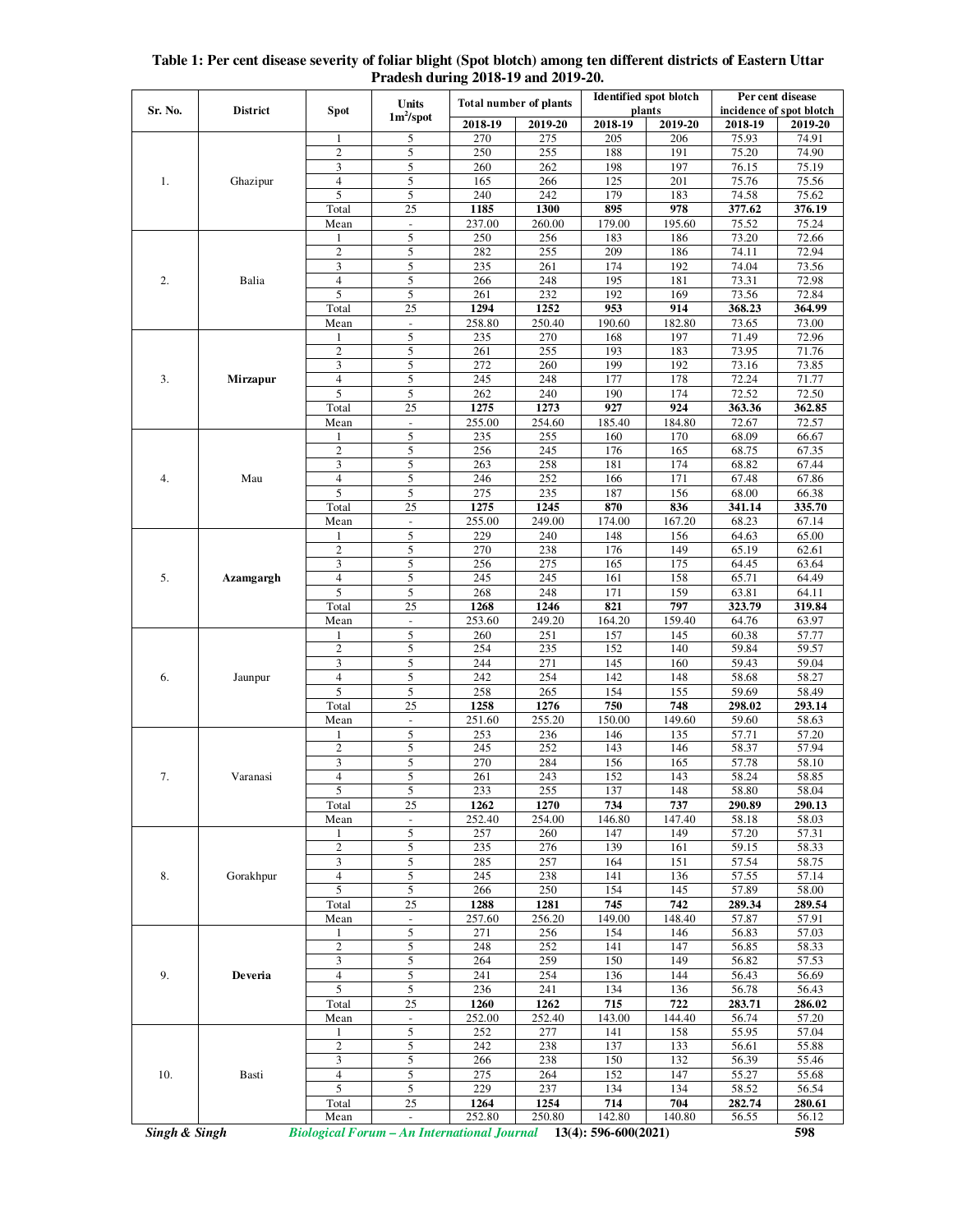| Sr. No. | <b>Name of District</b> | <b>Name of Variety</b> | <b>Severity</b> | <b>Name of Variety</b>   | <b>Severity</b> |
|---------|-------------------------|------------------------|-----------------|--------------------------|-----------------|
|         |                         | HD2969                 | 25              | PBW343                   | 70              |
|         |                         | Sonalika               | 81              | HD2967                   | 15              |
|         |                         | DBW17                  | 47              | UP-2338                  | 38              |
| 1.      | Ghazipur                | PBW343                 | 48              | <b>DBW187</b>            | 27              |
|         |                         | <b>UP-2338</b>         | 37              | DBW-17                   | 48              |
|         |                         | DBW187                 | 26              | Sonalika                 | 91              |
|         |                         | HD2967                 | 14              | NW5054                   | 49              |
|         |                         | NW5054                 | 48              | HD2967                   | 14              |
|         | Balia                   | PBW154                 | 60              | PBW154                   | 71              |
| 2.      |                         | <b>PBW550</b>          | 58              | UP-2338                  | 48              |
|         |                         | UP-2338                | 47              | HD3086                   | 47              |
|         |                         | HD3086                 | 48              | PBW550                   | 59              |
|         |                         | PBW343                 | 59              | HD2967                   | 15              |
|         |                         | HD2967                 | 26              | PBW343                   | 70              |
|         | <b>Mirzapur</b>         | PBW343                 | 60              | <b>DBW-17</b>            | 47              |
| 3.      |                         | DBW-17                 | 48              | UP-2338                  | 38              |
|         |                         | <b>UP-2338</b>         | 37              | $RR-21$                  | 91              |
|         |                         | <b>RR-21</b>           | 80              | <b>PWB550</b>            | 58              |
|         |                         | HD2967                 | 14              | HD2733                   | 39              |
|         |                         | HD2733                 | 38              | HD2967                   | $\overline{25}$ |
|         |                         | PBW154                 | 58              | <b>HUW234</b>            | 81              |
| 4.      | Mau                     | <b>HUW234</b>          | 80              | Sonalika                 | 91              |
|         |                         | Sonalika               | 91              | <b>PBW154</b>            | 59              |
|         |                         | <b>PBW550</b>          | 47              | <b>PBW550</b>            | 48              |
|         |                         | HD2967                 | 15              | PBW343                   | 80              |
|         |                         | PBW343                 | 49              | HD2967                   | 14              |
|         |                         | <b>DBW187</b>          | 47              | DBW107                   | 48              |
| 5.      | Azamgarh                | DBW107                 | 58              | <b>DBW187</b>            | 59              |
|         |                         | NW1012                 | 47              | NW1012                   | 48              |
|         |                         | DBW-17                 | 47              | PBW343                   | 50              |
|         |                         | NW1014                 | 58              | PBW154                   | 70              |
|         | Jaunpur                 | PBW-154                | 69              | NW1014                   | 58              |
|         |                         | K-1317                 | 58              | HD2967                   | $\overline{16}$ |
| 6.      |                         | HD2967                 | 25              | $DBW-17$                 | 48              |
|         |                         |                        | 48              |                          | 47              |
|         |                         | UP-2338<br>DBW-17      | 47              | UP-2338<br>K-1317        | 59              |
|         |                         | $WB-2$                 | 38              | <b>DBW252</b>            | 48              |
|         | Varanasi                | DBW252                 | 47              | $WB-2$                   | 39              |
| 7.      |                         | HD3086                 | 48              | HD3086                   | 47              |
|         |                         | UP-2338                | 47              | HD2967                   | 14              |
|         |                         |                        |                 |                          |                 |
|         |                         | HD2967<br>DBW187       | 14              | <b>DBW187</b>            | 26              |
|         |                         | HD2967                 | 25<br>25        | UP-2338<br><b>DBW107</b> | 48<br>27        |
| 8.      | Gorakhpur               | DBW107                 |                 |                          |                 |
|         |                         | <b>PBW154</b>          | 26<br>48        | HD2967<br>NW5054         | 26<br>28        |
|         |                         | NW5054                 | 26              | PBW373                   | 70              |
|         |                         | DBW252                 | 58              | <b>DBW252</b>            | 60              |
|         |                         | PBW373                 |                 | DBW-17                   |                 |
|         |                         | NW2036                 | 69<br>38        | <b>UP-2338</b>           | 48<br>70        |
| 9.      |                         |                        | 47              | $DBW-17$                 | 48              |
|         | Deoria                  | <b>DBW-17</b>          |                 |                          |                 |
|         |                         | UP-2338                | 58              | NW2036                   | 39              |
|         |                         | HD3086                 | 48              | HD2086                   | 47              |
|         |                         | HD2967                 | 25              | HD2967                   | 14              |
|         |                         | DBW252                 | 58              | <b>DBW252</b>            | 59              |
|         |                         | HD2967                 | 26              | NW5054                   | 37              |
| 10.     |                         | NW5054                 | 38              | HD2967                   | 25              |
|         | Basti                   | HD3086                 | 47              | $DBW-17$                 | 59              |
|         |                         | <b>DBW-17</b>          | 58              | <b>UP-2338</b>           | 48              |
|         |                         | NW1076                 | 47              | NW2036                   | 50              |
|         |                         | UP-2338                | 48              | NW1076                   | 48              |

### **Table 2: Severity of foliar blight (Spot blotch) among ten different districts of Eastern Uttar Pradesh during 2018-19 and 2019-20.**